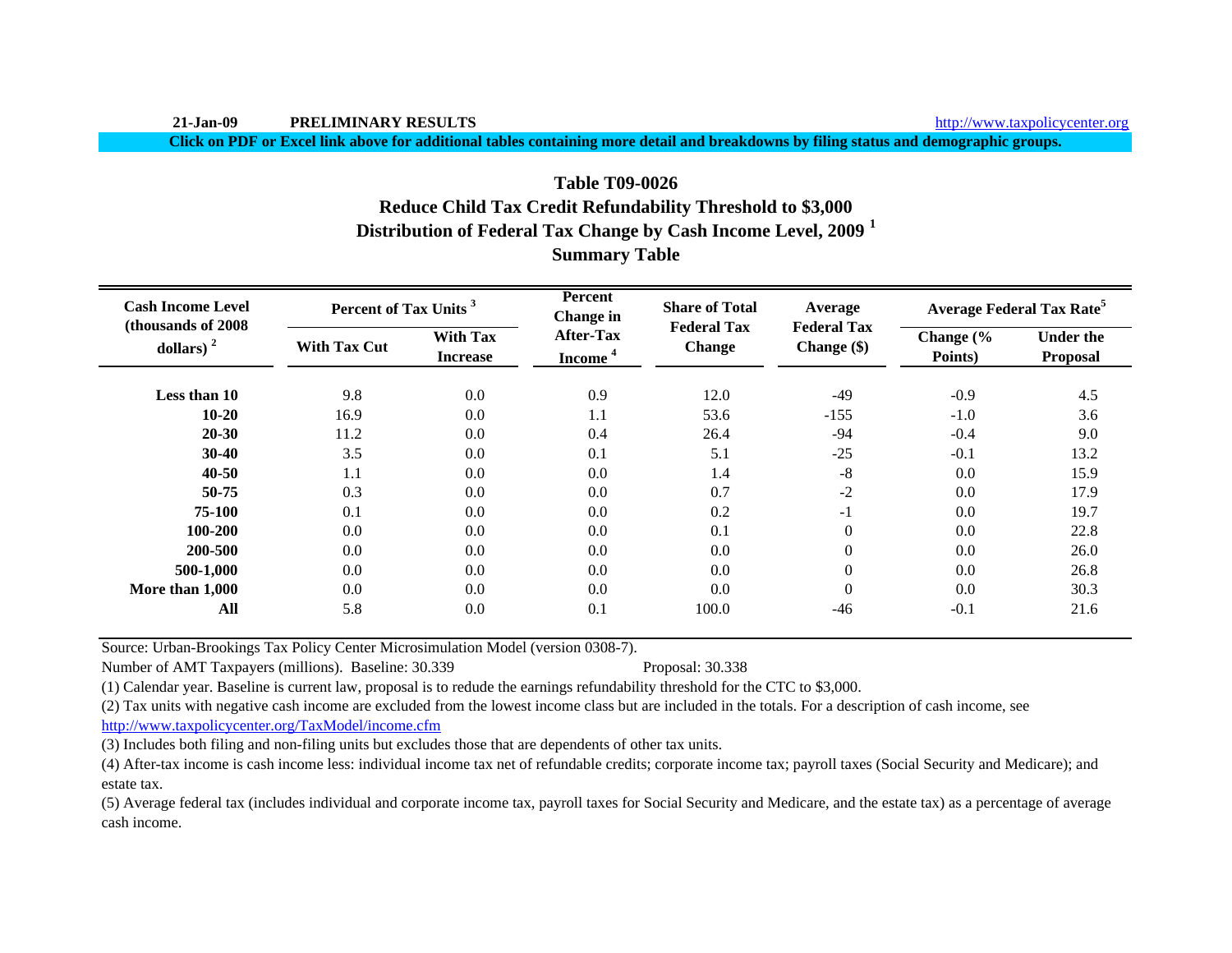### **Table T08-0026Reduce Child Tax Credit Refundability Threshold to \$3,000 Distribution of Federal Tax Change by Cash Income Level, 2009 <sup>1</sup> Detail Table**

| <b>Cash Income Level</b><br>(thousands of 2008) | Percent of Tax Units <sup>3</sup> |                                    | Percent<br>Change in       | <b>Share of Total</b><br><b>Federal Tax</b> | <b>Average Federal Tax Change</b> |         | <b>Share of Federal Taxes</b> |                              | <b>Average Federal Tax Rate<sup>5</sup></b> |                              |
|-------------------------------------------------|-----------------------------------|------------------------------------|----------------------------|---------------------------------------------|-----------------------------------|---------|-------------------------------|------------------------------|---------------------------------------------|------------------------------|
| dollars)                                        | <b>With Tax Cut</b>               | <b>With Tax</b><br><b>Increase</b> | After-Tax<br><b>Income</b> | Change                                      | <b>Dollars</b>                    | Percent | Change (%<br>Points)          | <b>Under the</b><br>Proposal | Change (%<br>Points)                        | <b>Under the</b><br>Proposal |
| Less than 10                                    | 9.8                               | 0.0                                | 0.9                        | 12.0                                        | $-49$                             | $-16.1$ | 0.0                           | 0.2                          | $-0.9$                                      | 4.5                          |
| $10 - 20$                                       | 16.9                              | 0.0                                | 1.1                        | 53.6                                        | $-155$                            | $-21.9$ | $-0.2$                        | 0.5                          | $-1.0$                                      | 3.6                          |
| 20-30                                           | 11.2                              | 0.0                                | 0.4                        | 26.4                                        | $-94$                             | $-4.0$  | $-0.1$                        | 1.8                          | $-0.4$                                      | 9.0                          |
| 30-40                                           | 3.5                               | 0.0                                | 0.1                        | 5.1                                         | $-25$                             | $-0.5$  | 0.0                           | 2.8                          | $-0.1$                                      | 13.2                         |
| 40-50                                           | 1.1                               | 0.0                                | 0.0                        | 1.4                                         | $-8$                              | $-0.1$  | 0.0                           | 3.5                          | 0.0                                         | 15.9                         |
| 50-75                                           | 0.3                               | 0.0                                | 0.0                        | 0.7                                         | $-2$                              | 0.0     | 0.0                           | 10.0                         | 0.0                                         | 17.9                         |
| 75-100                                          | 0.1                               | 0.0                                | 0.0                        | 0.2                                         | -1                                | 0.0     | 0.0                           | 10.1                         | 0.0                                         | 19.7                         |
| 100-200                                         | 0.0                               | 0.0                                | 0.0                        | 0.1                                         | $\overline{0}$                    | 0.0     | 0.1                           | 25.4                         | 0.0                                         | 22.8                         |
| 200-500                                         | 0.0                               | 0.0                                | 0.0                        | 0.0                                         | $\overline{0}$                    | 0.0     | 0.1                           | 17.5                         | 0.0                                         | 26.0                         |
| 500-1.000                                       | 0.0                               | 0.0                                | 0.0                        | 0.0                                         | $\theta$                          | 0.0     | 0.0                           | 7.5                          | 0.0                                         | 26.8                         |
| More than 1,000                                 | 0.0                               | 0.0                                | 0.0                        | 0.0                                         | $\mathbf{0}$                      | 0.0     | 0.1                           | 20.6                         | 0.0                                         | 30.3                         |
| All                                             | 5.8                               | 0.0                                | 0.1                        | 100.0                                       | $-46$                             | $-0.3$  | 0.0                           | 100.0                        | $-0.1$                                      | 21.6                         |

#### **Baseline Distribution of Income and Federal Taxes by Cash Income Level, 2009 <sup>1</sup>**

| <b>Cash Income Level</b><br>(thousands of 2008) |                       | Tax Units <sup>3</sup> |                     | Average<br><b>Federal Tax</b> | <b>Average After-</b>                | Average<br><b>Federal Tax</b> | <b>Share of Pre-</b><br><b>Tax Income</b> | <b>Share of Post-</b><br><b>Tax Income</b> | Share of<br><b>Federal Taxes</b> |
|-------------------------------------------------|-----------------------|------------------------|---------------------|-------------------------------|--------------------------------------|-------------------------------|-------------------------------------------|--------------------------------------------|----------------------------------|
| dollars) $2$                                    | Number<br>(thousands) | Percent of<br>Total    | Income<br>(Dollars) | <b>Burden</b><br>(Dollars)    | Tax Income <sup>4</sup><br>(Dollars) | Rate <sup>5</sup>             | Percent of<br>Total                       | Percent of<br>Total                        | Percent of<br><b>Total</b>       |
| Less than 10                                    | 17,204                | 11.5                   | 5,704               | 303                           | 5,401                                | 5.3                           | 0.9                                       | 1.1                                        | 0.2                              |
| $10 - 20$                                       | 24,101                | 16.0                   | 15,181              | 707                           | 14.474                               | 4.7                           | 3.2                                       | 3.9                                        | 0.7                              |
| 20-30                                           | 19,493                | 13.0                   | 25,314              | 2,361                         | 22,953                               | 9.3                           | 4.4                                       | 5.1                                        | 1.9                              |
| 30-40                                           | 14,384                | 9.6                    | 35,555              | 4,726                         | 30,828                               | 13.3                          | 4.5                                       | 5.0                                        | 2.8                              |
| 40-50                                           | 11,749                | 7.8                    | 45,838              | 7,290                         | 38,547                               | 15.9                          | 4.8                                       | 5.1                                        | 3.5                              |
| 50-75                                           | 21,662                | 14.4                   | 63,039              | 11,304                        | 51,734                               | 17.9                          | 12.1                                      | 12.7                                       | 10.0                             |
| 75-100                                          | 14.107                | 9.4                    | 88,790              | 17.494                        | 71.296                               | 19.7                          | 11.1                                      | 11.4                                       | 10.1                             |
| 100-200                                         | 19.712                | 13.1                   | 138,154             | 31.466                        | 106.688                              | 22.8                          | 24.1                                      | 23.7                                       | 25.3                             |
| 200-500                                         | 5,636                 | 3.8                    | 291,886             | 75.924                        | 215.962                              | 26.0                          | 14.5                                      | 13.7                                       | 17.4                             |
| 500-1.000                                       | 989                   | 0.7                    | 695,069             | 186,351                       | 508,717                              | 26.8                          | 6.1                                       | 5.7                                        | 7.5                              |
| More than 1.000                                 | 519                   | 0.4                    | 3,199,967           | 970,745                       | 2,229,222                            | 30.3                          | 14.7                                      | 13.1                                       | 20.6                             |
| All                                             | 150,241               | 100.0                  | 75,289              | 16,327                        | 58,962                               | 21.7                          | 100.0                                     | 100.0                                      | 100.0                            |

Source: Urban-Brookings Tax Policy Center Microsimulation Model (version 0308-7).

Number of AMT Taxpayers (millions). Baseline: 30.339 Proposal: 30.338

(1) Calendar year. Baseline is current law, proposal is to redude the earnings refundability threshold for the CTC to \$3,000.

(2) Tax units with negative cash income are excluded from the lowest income class but are included in the totals. For a description of cash income, see

http://www.taxpolicycenter.org/TaxModel/income.cfm

(3) Includes both filing and non-filing units but excludes those that are dependents of other tax units.

(4) After-tax income is cash income less: individual income tax net of refundable credits; corporate income tax; payroll taxes (Social Security and Medicare); and estate tax.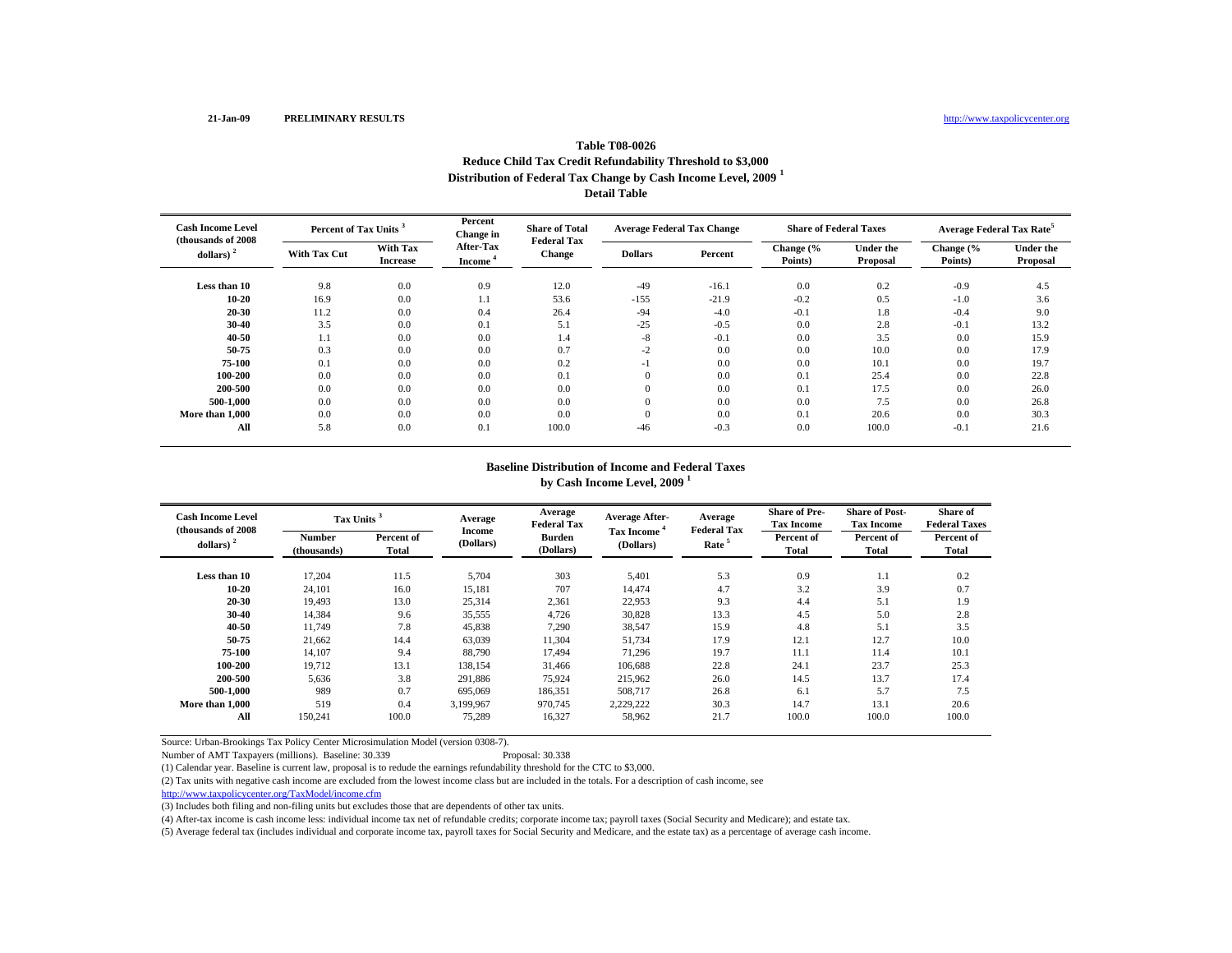## **Table T08-0026Reduce Child Tax Credit Refundability Threshold to \$3,000 Distribution of Federal Tax Change by Cash Income Level, 2009 <sup>1</sup> Detail Table - Single Tax Units**

| <b>Cash Income Level</b><br>(thousands of 2008) | Percent of Tax Units <sup>3</sup> |                                    | Percent<br>Change in              | <b>Share of Total</b><br><b>Federal Tax</b> | <b>Average Federal Tax Change</b> |         | <b>Share of Federal Taxes</b> |                              | Average Federal Tax Rate <sup>5</sup> |                              |
|-------------------------------------------------|-----------------------------------|------------------------------------|-----------------------------------|---------------------------------------------|-----------------------------------|---------|-------------------------------|------------------------------|---------------------------------------|------------------------------|
| dollars) $2$                                    | <b>With Tax Cut</b>               | <b>With Tax</b><br><b>Increase</b> | <b>After-Tax</b><br><b>Income</b> | <b>Change</b>                               | <b>Dollars</b>                    | Percent | Change (%<br>Points)          | <b>Under the</b><br>Proposal | Change (%<br>Points)                  | <b>Under the</b><br>Proposal |
| Less than 10                                    | 2.9                               | 0.0                                | 0.3                               | 23.0                                        | $-13$                             | $-2.9$  | 0.0                           | 1.0                          | $-0.2$                                | 7.7                          |
| $10 - 20$                                       | 3.6                               | 0.0                                | 0.2                               | 62.0                                        | $-30$                             | $-2.4$  | $-0.1$                        | 3.1                          | $-0.2$                                | 8.1                          |
| 20-30                                           | 1.3                               | 0.0                                | 0.0                               | 12.8                                        | $-9$                              | $-0.3$  | 0.0                           | 6.1                          | 0.0                                   | 14.3                         |
| $30 - 40$                                       | 0.2                               | 0.0                                | 0.0                               | 1.8                                         | $-2$                              | 0.0     | 0.0                           | 7.2                          | 0.0                                   | 18.2                         |
| 40-50                                           | 0.1                               | 0.0                                | 0.0                               | 0.2                                         | $\theta$                          | 0.0     | 0.0                           | 8.3                          | 0.0                                   | 19.6                         |
| 50-75                                           | 0.0                               | 0.0                                | 0.0                               | 0.0                                         | $\theta$                          | 0.0     | 0.0                           | 18.9                         | 0.0                                   | 21.7                         |
| 75-100                                          | 0.0                               | 0.0                                | 0.0                               | 0.0                                         | $\overline{0}$                    | 0.0     | 0.0                           | 11.7                         | 0.0                                   | 23.7                         |
| 100-200                                         | 0.0                               | 0.0                                | 0.0                               | 0.0                                         | $\theta$                          | 0.0     | 0.0                           | 16.7                         | 0.0                                   | 24.6                         |
| 200-500                                         | 0.0                               | 0.0                                | 0.0                               | 0.0                                         | $\theta$                          | 0.0     | 0.0                           | 9.8                          | 0.0                                   | 26.5                         |
| 500-1.000                                       | 0.0                               | 0.0                                | 0.0                               | 0.0                                         | $\theta$                          | 0.0     | 0.0                           | 4.4                          | 0.0                                   | 28.5                         |
| More than 1,000                                 | 0.0                               | 0.0                                | 0.0                               | 0.0                                         | $\theta$                          | 0.0     | 0.0                           | 12.7                         | 0.0                                   | 34.1                         |
| All                                             | 1.6                               | 0.0                                | 0.0                               | 100.0                                       | $-11$                             | $-0.1$  | 0.0                           | 100.0                        | 0.0                                   | 21.4                         |

## **Baseline Distribution of Income and Federal Taxes**

**by Cash Income Level, 2009 <sup>1</sup>**

| <b>Cash Income Level</b><br>(thousands of 2008) | Tax Units <sup>3</sup> |                     | Average             | Average<br><b>Federal Tax</b> | <b>Average After-</b>   | Average<br><b>Federal Tax</b> | <b>Share of Pre-</b><br><b>Tax Income</b> | <b>Share of Post-</b><br><b>Tax Income</b> | Share of<br><b>Federal Taxes</b> |
|-------------------------------------------------|------------------------|---------------------|---------------------|-------------------------------|-------------------------|-------------------------------|-------------------------------------------|--------------------------------------------|----------------------------------|
| dollars) $2$                                    | Number<br>(thousands)  | Percent of<br>Total | Income<br>(Dollars) | <b>Burden</b><br>(Dollars)    | Tax Income<br>(Dollars) | Rate <sup>5</sup>             | Percent of<br>Total                       | Percent of<br>Total                        | Percent of<br>Total              |
| Less than 10                                    | 12,556                 | 19.3                | 5,704               | 452                           | 5,252                   | 7.9                           | 2.6                                       | 3.1                                        | 1.0                              |
| $10 - 20$                                       | 14,909                 | 23.0                | 15,017              | 1,251                         | 13,766                  | 8.3                           | 8.2                                       | 9.6                                        | 3.2                              |
| 20-30                                           | 9,879                  | 15.2                | 25,243              | 3,629                         | 21,614                  | 14.4                          | 9.1                                       | 9.9                                        | 6.1                              |
| $30 - 40$                                       | 6,530                  | 10.1                | 35,566              | 6,456                         | 29,110                  | 18.2                          | 8.5                                       | 8.9                                        | 7.2                              |
| 40-50                                           | 5,421                  | 8.4                 | 45,797              | 8,954                         | 36,843                  | 19.6                          | 9.1                                       | 9.3                                        | 8.3                              |
| 50-75                                           | 8,162                  | 12.6                | 62,150              | 13,504                        | 48,646                  | 21.7                          | 18.6                                      | 18.5                                       | 18.9                             |
| 75-100                                          | 3,264                  | 5.0                 | 87,974              | 20,826                        | 67,147                  | 23.7                          | 10.5                                      | 10.2                                       | 11.6                             |
| 100-200                                         | 2.958                  | 4.6                 | 134,418             | 32.997                        | 101.421                 | 24.6                          | 14.6                                      | 14.0                                       | 16.7                             |
| 200-500                                         | 730                    | 1.1                 | 295,280             | 78,268                        | 217.012                 | 26.5                          | 7.9                                       | 7.4                                        | 9.8                              |
| 500-1.000                                       | 130                    | 0.2                 | 694,203             | 197,542                       | 496,661                 | 28.5                          | 3.3                                       | 3.0                                        | 4.4                              |
| More than 1,000                                 | 69                     | 0.1                 | 3,156,727           | 1,074,887                     | 2,081,839               | 34.1                          | 7.9                                       | 6.7                                        | 12.7                             |
| All                                             | 64,958                 | 100.0               | 42,053              | 8,992                         | 33,060                  | 21.4                          | 100.0                                     | 100.0                                      | 100.0                            |

Source: Urban-Brookings Tax Policy Center Microsimulation Model (version 0308-7).

(1) Calendar year. Baseline is current law, proposal is to redude the earnings refundability threshold for the CTC to \$3,000.

(2) Tax units with negative cash income are excluded from the lowest income class but are included in the totals. For a description of cash income, see

http://www.taxpolicycenter.org/TaxModel/income.cfm

(3) Includes both filing and non-filing units but excludes those that are dependents of other tax units.

(4) After-tax income is cash income less: individual income tax net of refundable credits; corporate income tax; payroll taxes (Social Security and Medicare); and estate tax.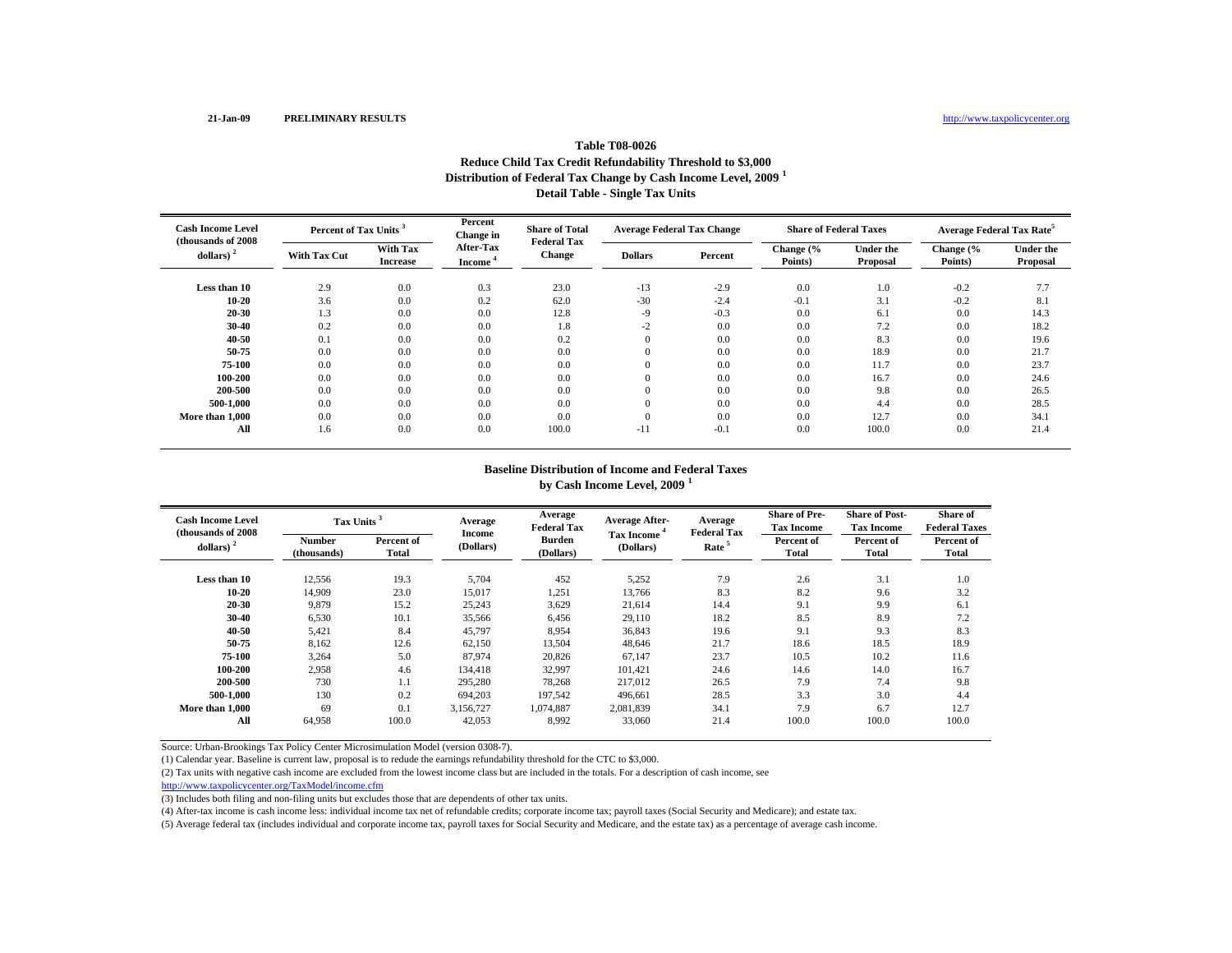## **Table T08-0026Reduce Child Tax Credit Refundability Threshold to \$3,000 Distribution of Federal Tax Change by Cash Income Level, 2009 <sup>1</sup> Detail Table - Married Tax Units Filing Jointly**

| <b>Cash Income Level</b><br>(thousands of 2008) | Percent of Tax Units <sup>3</sup> |                                    | Percent<br>Change in                    | <b>Share of Total</b><br><b>Federal Tax</b> | <b>Average Federal Tax Change</b> |         | <b>Share of Federal Taxes</b> |                              | <b>Average Federal Tax Rate<sup>5</sup></b> |                              |
|-------------------------------------------------|-----------------------------------|------------------------------------|-----------------------------------------|---------------------------------------------|-----------------------------------|---------|-------------------------------|------------------------------|---------------------------------------------|------------------------------|
| dollars) $2$                                    | <b>With Tax Cut</b>               | <b>With Tax</b><br><b>Increase</b> | <b>After-Tax</b><br>Income <sup>'</sup> | <b>Change</b>                               | <b>Dollars</b>                    | Percent | Change (%<br>Points)          | <b>Under the</b><br>Proposal | Change (%<br>Points)                        | <b>Under the</b><br>Proposal |
| Less than 10                                    | 8.5                               | 0.0                                | 0.9                                     | 5.0                                         | $-44$                             | $-16.7$ | 0.0                           | 0.0                          | $-0.9$                                      | 4.5                          |
| 10-20                                           | 18.4                              | 0.0                                | 1.3                                     | 40.8                                        | $-190$                            | $-41.1$ | 0.0                           | 0.1                          | $-1.2$                                      | 1.7                          |
| 20-30                                           | 14.7                              | 0.0                                | 0.6                                     | 36.0                                        | $-138$                            | $-11.1$ | 0.0                           | 0.3                          | $-0.6$                                      | 4.4                          |
| 30-40                                           | 5.7                               | 0.0                                | 0.2                                     | 10.6                                        | $-49$                             | $-1.7$  | 0.0                           | 0.7                          | $-0.1$                                      | 7.9                          |
| 40-50                                           | 2.2                               | 0.0                                | 0.0                                     | 3.4                                         | $-17$                             | $-0.3$  | 0.0                           | 1.1                          | 0.0                                         | 11.2                         |
| 50-75                                           | 0.5                               | 0.0                                | 0.0                                     | 2.0                                         | -4                                | 0.0     | 0.0                           | 5.4                          | 0.0                                         | 14.7                         |
| 75-100                                          | 0.1                               | 0.0                                | 0.0                                     | 0.5                                         | -1                                | 0.0     | 0.0                           | 8.9                          | 0.0                                         | 18.0                         |
| 100-200                                         | 0.1                               | 0.0                                | 0.0                                     | 0.3                                         | $\mathbf{0}$                      | 0.0     | 0.0                           | 29.2                         | 0.0                                         | 22.4                         |
| 200-500                                         | 0.0                               | 0.0                                | 0.0                                     | 0.0                                         | $\mathbf{0}$                      | 0.0     | 0.0                           | 21.2                         | 0.0                                         | 26.0                         |
| 500-1.000                                       | 0.0                               | 0.0                                | 0.0                                     | 0.0                                         | $\mathbf{0}$                      | 0.0     | 0.0                           | 9.1                          | 0.0                                         | 26.5                         |
| More than 1,000                                 | 0.0                               | 0.0                                | 0.0                                     | 0.0                                         | $\Omega$                          | 0.0     | 0.0                           | 23.9                         | 0.0                                         | 29.8                         |
| All                                             | 3.4                               | 0.0                                | 0.0                                     | 100.0                                       | $-31$                             | $-0.1$  | 0.0                           | 100.0                        | 0.0                                         | 22.6                         |

# **Baseline Distribution of Income and Federal Taxes**

**by Cash Income Level, 2009 <sup>1</sup>**

| <b>Cash Income Level</b><br>(thousands of 2008) |                       | Tax Units <sup>3</sup> |                     | Average<br><b>Federal Tax</b> | <b>Average After-</b><br>Tax Income | Average<br><b>Federal Tax</b> | <b>Share of Pre-</b><br><b>Tax Income</b> | <b>Share of Post-</b><br><b>Tax Income</b> | Share of<br><b>Federal Taxes</b> |
|-------------------------------------------------|-----------------------|------------------------|---------------------|-------------------------------|-------------------------------------|-------------------------------|-------------------------------------------|--------------------------------------------|----------------------------------|
| dollars) $2$                                    | Number<br>(thousands) | Percent of<br>Total    | Income<br>(Dollars) | <b>Burden</b><br>(Dollars)    | (Dollars)                           | Rate <sup>5</sup>             | Percent of<br><b>Total</b>                | Percent of<br>Total                        | Percent of<br>Total              |
| Less than 10                                    | 2,093                 | 3.5                    | 4.904               | 262                           | 4,642                               | 5.3                           | 0.1                                       | 0.2                                        | 0.0                              |
| 10-20                                           | 3,937                 | 6.6                    | 15,709              | 462                           | 15,247                              | 2.9                           | 0.8                                       | 1.0                                        | 0.1                              |
| 20-30                                           | 4,757                 | 8.0                    | 25,357              | 1,248                         | 24,109                              | 4.9                           | 1.6                                       | 2.0                                        | 0.4                              |
| 30-40                                           | 3,946                 | 6.6                    | 35,641              | 2,859                         | 32,782                              | 8.0                           | 1.9                                       | 2.3                                        | 0.7                              |
| 40-50                                           | 3,659                 | 6.2                    | 45,966              | 5,177                         | 40,790                              | 11.3                          | 2.3                                       | 2.6                                        | 1.1                              |
| 50-75                                           | 9,688                 | 16.3                   | 64,204              | 9,420                         | 54,784                              | 14.7                          | 8.4                                       | 9.2                                        | 5.4                              |
| 75-100                                          | 9,341                 | 15.7                   | 89,292              | 16,090                        | 73,202                              | 18.0                          | 11.2                                      | 11.9                                       | 8.9                              |
| 100-200                                         | 15,817                | 26.6                   | 139,272             | 31,134                        | 108,138                             | 22.4                          | 29.6                                      | 29.7                                       | 29.2                             |
| 200-500                                         | 4,725                 | 7.9                    | 291,151             | 75,559                        | 215,592                             | 26.0                          | 18.5                                      | 17.7                                       | 21.2                             |
| 500-1.000                                       | 827                   | 1.4                    | 695,396             | 184,513                       | 510,883                             | 26.5                          | 7.7                                       | 7.3                                        | 9.1                              |
| More than 1.000                                 | 430                   | 0.7                    | 3,148,057           | 936,412                       | 2,211,645                           | 29.8                          | 18.2                                      | 16.5                                       | 23.9                             |
| All                                             | 59.479                | 100.0                  | 125,155             | 28,353                        | 96.802                              | 22.7                          | 100.0                                     | 100.0                                      | 100.0                            |

Source: Urban-Brookings Tax Policy Center Microsimulation Model (version 0308-7).

(1) Calendar year. Baseline is current law, proposal is to redude the earnings refundability threshold for the CTC to \$3,000.

(2) Tax units with negative cash income are excluded from the lowest income class but are included in the totals. For a description of cash income, see

http://www.taxpolicycenter.org/TaxModel/income.cfm

(3) Includes both filing and non-filing units but excludes those that are dependents of other tax units.

(4) After-tax income is cash income less: individual income tax net of refundable credits; corporate income tax; payroll taxes (Social Security and Medicare); and estate tax.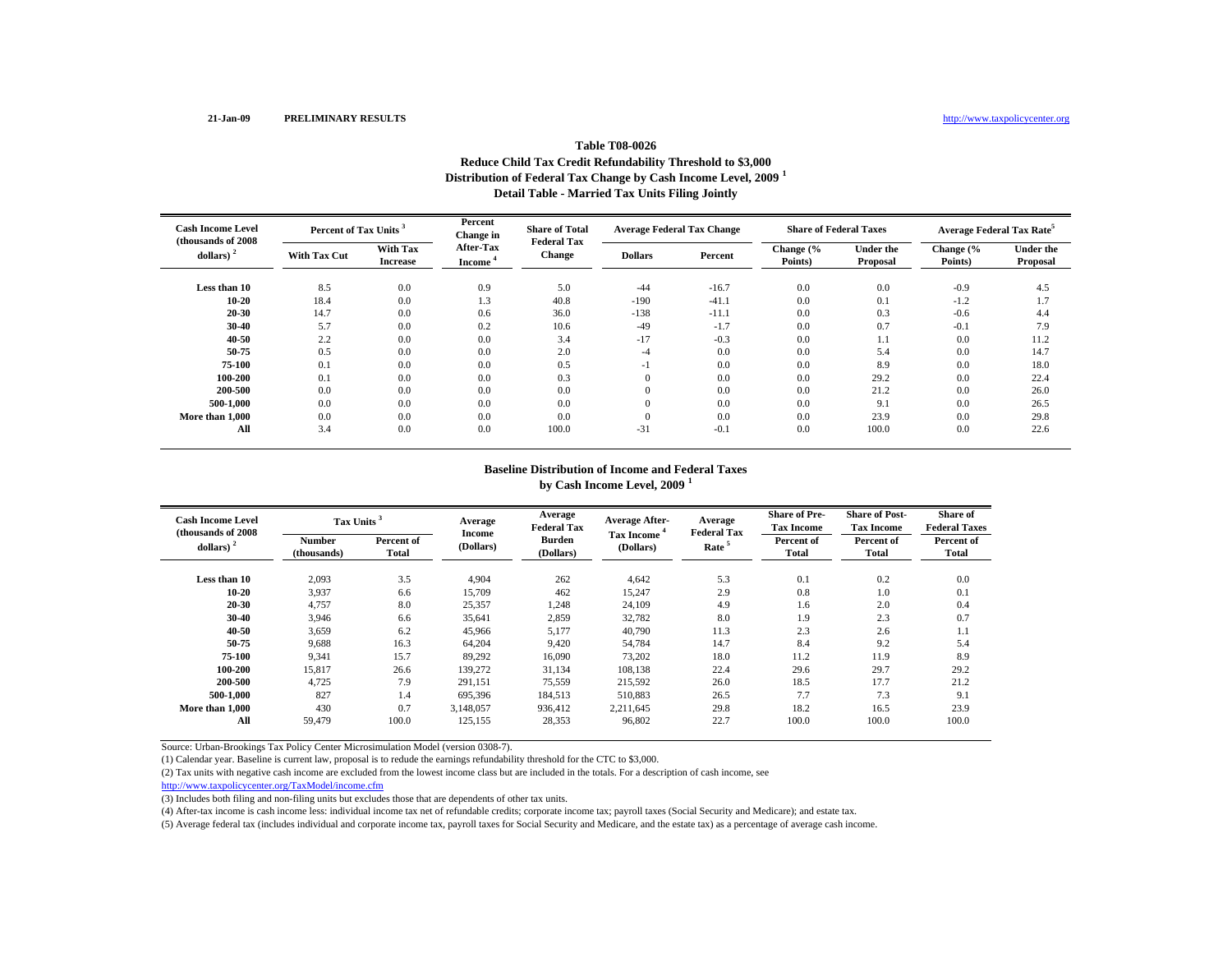### **Table T08-0026Reduce Child Tax Credit Refundability Threshold to \$3,000 Distribution of Federal Tax Change by Cash Income Level, 2009 <sup>1</sup> Detail Table - Head of Household Tax Units**

| <b>Cash Income Level</b><br>(thousands of 2008) | Percent of Tax Units <sup>3</sup> |                                    | Percent<br><b>Change in</b>       | <b>Share of Total</b><br><b>Federal Tax</b> | <b>Average Federal Tax Change</b> |         | <b>Share of Federal Taxes</b> |                              | Average Federal Tax Rate <sup>5</sup> |                              |
|-------------------------------------------------|-----------------------------------|------------------------------------|-----------------------------------|---------------------------------------------|-----------------------------------|---------|-------------------------------|------------------------------|---------------------------------------|------------------------------|
| dollars) $2$                                    | <b>With Tax Cut</b>               | <b>With Tax</b><br><b>Increase</b> | <b>After-Tax</b><br><b>Income</b> | <b>Change</b>                               | <b>Dollars</b>                    | Percent | Change (%<br>Points)          | <b>Under the</b><br>Proposal | Change (%<br>Points)                  | <b>Under the</b><br>Proposal |
| Less than 10                                    | 47.5                              | 0.0                                | 3.5                               | 13.1                                        | $-240$                            | 52.7    | $-0.5$                        | $-1.3$                       | $-3.7$                                | $-10.9$                      |
| 10-20                                           | 56.3                              | 0.0                                | 3.2                               | 57.5                                        | $-509$                            | 61.9    | $-2.1$                        | $-5.1$                       | $-3.3$                                | $-8.7$                       |
| 20-30                                           | 30.1                              | 0.0                                | 1.0                               | 24.7                                        | $-241$                            | $-40.1$ | $-0.8$                        | 1.3                          | $-1.0$                                | 1.4                          |
| 30-40                                           | 7.3                               | 0.0                                | 0.1                               | 3.4                                         | $-42$                             | $-1.2$  | 0.2                           | 9.3                          | $-0.1$                                | 9.5                          |
| 40-50                                           | 1.9                               | 0.0                                | 0.0                               | 0.8                                         | $-15$                             | $-0.2$  | 0.4                           | 11.6                         | 0.0                                   | 14.1                         |
| 50-75                                           | 0.7                               | 0.0                                | 0.0                               | 0.3                                         | -4                                | 0.0     | 0.9                           | 28.1                         | 0.0                                   | 17.7                         |
| 75-100                                          | 0.1                               | 0.0                                | 0.0                               | 0.0                                         | - 1                               | 0.0     | 0.6                           | 18.1                         | 0.0                                   | 21.2                         |
| 100-200                                         | 0.2                               | 0.0                                | 0.0                               | 0.0                                         | $-2$                              | 0.0     | 0.6                           | 19.3                         | 0.0                                   | 24.1                         |
| 200-500                                         | 0.1                               | 0.0                                | 0.0                               | 0.0                                         | $\Omega$                          | 0.0     | 0.3                           | 7.7                          | 0.0                                   | 25.0                         |
| 500-1,000                                       | 0.0                               | 0.0                                | 0.0                               | 0.0                                         | $\theta$                          | 0.0     | 0.1                           | 2.9                          | 0.0                                   | 26.7                         |
| More than 1,000                                 | 0.0                               | 0.0                                | 0.0                               | 0.0                                         | $\Omega$                          | 0.0     | 0.3                           | 8.0                          | 0.0                                   | 30.4                         |
| All                                             | 24.1                              | 0.0                                | 0.5                               | 100.0                                       | $-189$                            | $-3.3$  | 0.0                           | 100.0                        | $-0.5$                                | 13.7                         |

#### **Baseline Distribution of Income and Federal Taxes**

**by Cash Income Level, 2009 <sup>1</sup>**

| <b>Cash Income Level</b><br>(thousands of 2008) |                              | Tax Units <sup>3</sup> |                     | Average<br><b>Federal Tax</b> | <b>Average After-</b>                | Average<br><b>Federal Tax</b> | <b>Share of Pre-</b><br><b>Tax Income</b> | <b>Share of Post-</b><br><b>Tax Income</b> | Share of<br><b>Federal Taxes</b> |
|-------------------------------------------------|------------------------------|------------------------|---------------------|-------------------------------|--------------------------------------|-------------------------------|-------------------------------------------|--------------------------------------------|----------------------------------|
| dollars) $2$                                    | <b>Number</b><br>(thousands) | Percent of<br>Total    | Income<br>(Dollars) | <b>Burden</b><br>(Dollars)    | Tax Income <sup>*</sup><br>(Dollars) | Rate <sup>5</sup>             | Percent of<br><b>Total</b>                | Percent of<br>Total                        | Percent of<br><b>Total</b>       |
| Less than 10                                    | 2,406                        | 10.3                   | 6,412               | $-455$                        | 6,867                                | $-7.1$                        | 1.6                                       | 2.1                                        | $-0.8$                           |
| $10 - 20$                                       | 4,961                        | 21.3                   | 15,257              | $-822$                        | 16,079                               | $-5.4$                        | 8.1                                       | 9.9                                        | $-3.1$                           |
| 20-30                                           | 4,512                        | 19.4                   | 25,403              | 600                           | 24,803                               | 2.4                           | 12.2                                      | 13.9                                       | 2.0                              |
| $30 - 40$                                       | 3,554                        | 15.3                   | 35,401              | 3,417                         | 31,984                               | 9.7                           | 13.4                                      | 14.1                                       | 9.1                              |
| 40-50                                           | 2,315                        | 9.9                    | 45,811              | 6,460                         | 39,351                               | 14.1                          | 11.3                                      | 11.3                                       | 11.3                             |
| 50-75                                           | 3,290                        | 14.1                   | 61,934              | 10,986                        | 50,948                               | 17.7                          | 21.7                                      | 20.8                                       | 27.2                             |
| 75-100                                          | 1,254                        | 5.4                    | 87,576              | 18,549                        | 69,027                               | 21.2                          | 11.7                                      | 10.7                                       | 17.5                             |
| 100-200                                         | 786                          | 3.4                    | 130,519             | 31,459                        | 99,060                               | 24.1                          | 10.9                                      | 9.7                                        | 18.6                             |
| 200-500                                         | 132                          | 0.6                    | 298,070             | 74,443                        | 223,627                              | 25.0                          | 4.2                                       | 3.7                                        | 7.4                              |
| 500-1.000                                       | 21                           | 0.1                    | 683,864             | 182,444                       | 501,421                              | 26.7                          | 1.5                                       | 1.3                                        | 2.8                              |
| More than 1,000                                 | 11                           | 0.1                    | 3,070,023           | 932,848                       | 2.137.175                            | 30.4                          | 3.6                                       | 2.9                                        | 7.8                              |
| All                                             | 23,292                       | 100.0                  | 40,351              | 5,702                         | 34,650                               | 14.1                          | 100.0                                     | 100.0                                      | 100.0                            |

Source: Urban-Brookings Tax Policy Center Microsimulation Model (version 0308-7).

(1) Calendar year. Baseline is current law, proposal is to redude the earnings refundability threshold for the CTC to \$3,000.

(2) Tax units with negative cash income are excluded from the lowest income class but are included in the totals. For a description of cash income, see

http://www.taxpolicycenter.org/TaxModel/income.cfm

(3) Includes both filing and non-filing units but excludes those that are dependents of other tax units.

(4) After-tax income is cash income less: individual income tax net of refundable credits; corporate income tax; payroll taxes (Social Security and Medicare); and estate tax.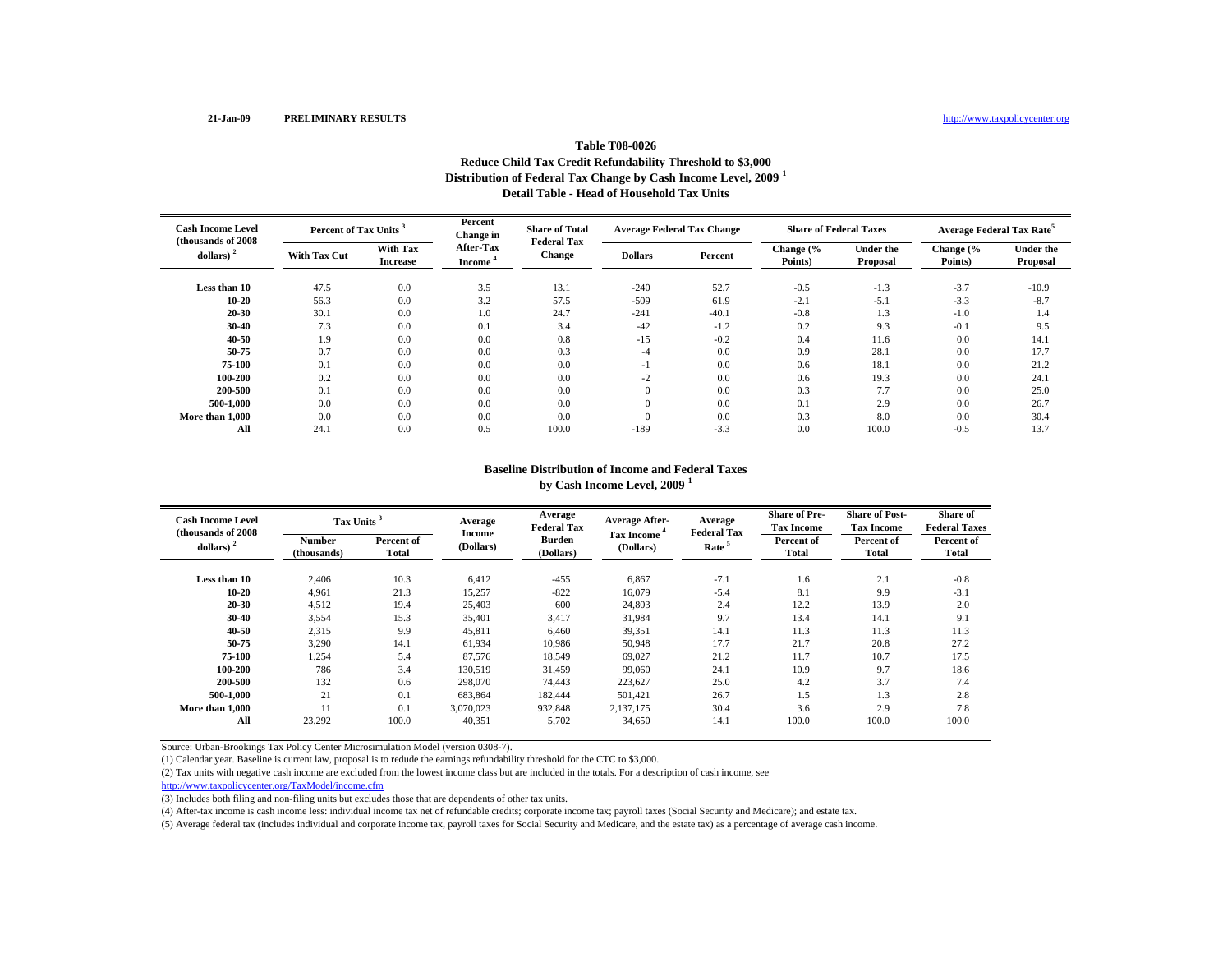### **Table T08-0026Reduce Child Tax Credit Refundability Threshold to \$3,000 Distribution of Federal Tax Change by Cash Income Level, 2009 <sup>1</sup> Detail Table - Tax Units with Children**

| <b>Cash Income Level</b><br>(thousands of 2008) | Percent of Tax Units <sup>3</sup> |                                    | Percent<br>Change in       | <b>Share of Total</b><br><b>Federal Tax</b> | <b>Average Federal Tax Change</b> |         | <b>Share of Federal Taxes</b> |                              | <b>Average Federal Tax Rate<sup>5</sup></b> |                              |
|-------------------------------------------------|-----------------------------------|------------------------------------|----------------------------|---------------------------------------------|-----------------------------------|---------|-------------------------------|------------------------------|---------------------------------------------|------------------------------|
| dollars)                                        | <b>With Tax Cut</b>               | <b>With Tax</b><br><b>Increase</b> | After-Tax<br><b>Income</b> | <b>Change</b>                               | <b>Dollars</b>                    | Percent | Change (%<br>Points)          | <b>Under the</b><br>Proposal | Change (%<br>Points)                        | <b>Under the</b><br>Proposal |
| Less than 10                                    | 50.9                              | 0.0                                | 3.8                        | 10.8                                        | $-255$                            | 37.5    | $-0.1$                        | $-0.3$                       | $-4.3$                                      | $-15.6$                      |
| $10 - 20$                                       | 65.7                              | 0.0                                | 3.7                        | 53.0                                        | $-616$                            | 43.9    | $-0.4$                        | $-1.1$                       | $-4.0$                                      | $-13.0$                      |
| 20-30                                           | 37.3                              | 0.0                                | 1.2                        | 27.8                                        | $-317$                            | 358.5   | $-0.2$                        | $-0.2$                       | $-1.3$                                      | $-1.6$                       |
| 30-40                                           | 10.2                              | 0.0                                | 0.2                        | 5.5                                         | $-74$                             | $-2.6$  | 0.0                           | 1.3                          | $-0.2$                                      | 7.7                          |
| 40-50                                           | 3.3                               | 0.0                                | 0.1                        | 1.5                                         | $-25$                             | $-0.4$  | 0.0                           | 2.2                          | $-0.1$                                      | 12.6                         |
| 50-75                                           | 0.9                               | 0.0                                | 0.0                        | 0.8                                         | -6                                | $-0.1$  | 0.0                           | 7.6                          | 0.0                                         | 16.0                         |
| 75-100                                          | 0.2                               | 0.0                                | 0.0                        | 0.2                                         | $-2$                              | 0.0     | 0.1                           | 10.0                         | 0.0                                         | 18.9                         |
| 100-200                                         | 0.1                               | 0.0                                | 0.0                        | 0.1                                         | - 1                               | 0.0     | 0.2                           | 29.6                         | 0.0                                         | 22.9                         |
| 200-500                                         | 0.0                               | 0.0                                | 0.0                        | 0.0                                         | $\mathbf{0}$                      | 0.0     | 0.1                           | 21.1                         | 0.0                                         | 26.6                         |
| 500-1.000                                       | 0.0                               | 0.0                                | 0.0                        | 0.0                                         | $\theta$                          | 0.0     | 0.1                           | 8.6                          | 0.0                                         | 27.4                         |
| More than 1,000                                 | 0.0                               | 0.0                                | 0.0                        | 0.0                                         | $\Omega$                          | 0.0     | 0.1                           | 21.0                         | 0.0                                         | 30.5                         |
| All                                             | 16.2                              | 0.0                                | 0.2                        | 100.0                                       | $-133$                            | $-0.7$  | 0.0                           | 100.0                        | $-0.1$                                      | 21.3                         |

#### **Baseline Distribution of Income and Federal Taxes by Cash Income Level, 2009 <sup>1</sup>**

| <b>Cash Income Level</b><br>(thousands of 2008) |                       | Tax Units <sup>3</sup> |                     | Average<br><b>Federal Tax</b> | <b>Average After-</b>                | Average<br><b>Federal Tax</b> | <b>Share of Pre-</b><br><b>Tax Income</b> | <b>Share of Post-</b><br><b>Tax Income</b> | Share of<br><b>Federal Taxes</b> |
|-------------------------------------------------|-----------------------|------------------------|---------------------|-------------------------------|--------------------------------------|-------------------------------|-------------------------------------------|--------------------------------------------|----------------------------------|
| dollars) $2$                                    | Number<br>(thousands) | Percent of<br>Total    | Income<br>(Dollars) | <b>Burden</b><br>(Dollars)    | Tax Income <sup>*</sup><br>(Dollars) | Rate <sup>5</sup>             | Percent of<br>Total                       | Percent of<br><b>Total</b>                 | Percent of<br><b>Total</b>       |
| Less than 10                                    | 2,701                 | 5.6                    | 5,981               | $-680$                        | 6,662                                | $-11.4$                       | 0.4                                       | 0.5                                        | $-0.2$                           |
| $10 - 20$                                       | 5,494                 | 11.4                   | 15,478              | $-1,402$                      | 16,880                               | $-9.1$                        | 1.9                                       | 2.6                                        | $-0.8$                           |
| 20-30                                           | 5,603                 | 11.7                   | 25,399              | $-88$                         | 25,487                               | $-0.4$                        | 3.1                                       | 4.0                                        | $-0.1$                           |
| 30-40                                           | 4,726                 | 9.8                    | 35,550              | 2,801                         | 32,748                               | 7.9                           | 3.7                                       | 4.3                                        | 1.4                              |
| 40-50                                           | 3,756                 | 7.8                    | 45,850              | 5,790                         | 40,061                               | 12.6                          | 3.8                                       | 4.2                                        | 2.2                              |
| 50-75                                           | 7.394                 | 15.4                   | 63,220              | 10.090                        | 53,131                               | 16.0                          | 10.2                                      | 10.9                                       | 7.6                              |
| 75-100                                          | 5,839                 | 12.1                   | 89,123              | 16.800                        | 72,323                               | 18.9                          | 11.4                                      | 11.7                                       | 10.0                             |
| 100-200                                         | 9,103                 | 18.9                   | 139,015             | 31,765                        | 107,250                              | 22.9                          | 27.6                                      | 27.1                                       | 29.4                             |
| 200-500                                         | 2,690                 | 5.6                    | 288,713             | 76.663                        | 212,050                              | 26.6                          | 17.0                                      | 15.9                                       | 21.0                             |
| 500-1.000                                       | 442                   | 0.9                    | 693,043             | 189,988                       | 503,055                              | 27.4                          | 6.7                                       | 6.2                                        | 8.5                              |
| More than 1.000                                 | 212                   | 0.4                    | 3,179,388           | 969,934                       | 2,209,454                            | 30.5                          | 14.7                                      | 13.0                                       | 20.9                             |
| All                                             | 48,094                | 100.0                  | 95,281              | 20,453                        | 74,827                               | 21.5                          | 100.0                                     | 100.0                                      | 100.0                            |

Source: Urban-Brookings Tax Policy Center Microsimulation Model (version 0308-7).

Note: Tax units with children are those claiming an exemption for children at home or away from home.

(1) Calendar year. Baseline is current law, proposal is to redude the earnings refundability threshold for the CTC to \$3,000.

(2) Tax units with negative cash income are excluded from the lowest income class but are included in the totals. For a description of cash income, see

http://www.taxpolicycenter.org/TaxModel/income.cfm

(3) Includes both filing and non-filing units but excludes those that are dependents of other tax units.

(4) After-tax income is cash income less: individual income tax net of refundable credits; corporate income tax; payroll taxes (Social Security and Medicare); and estate tax.